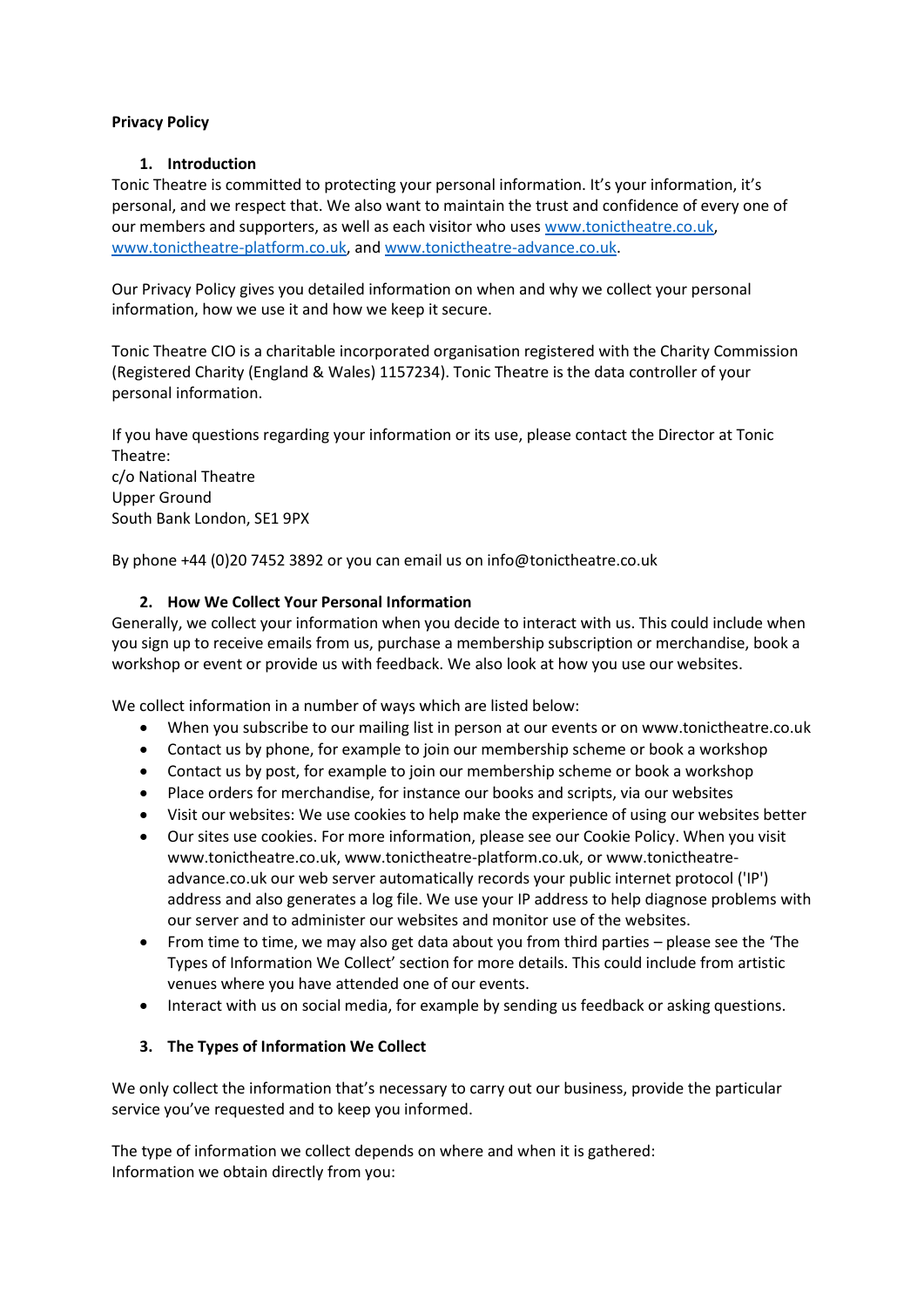When you register on our website, order merchandise or contact us by social media, post or phone we need to collect information from you in order to provide the service you are requesting. We may collect:

- Prefix and name
- Gender
- **•** Email address
- Date of Birth
- Contact phone number(s)
- Social media user name
- Delivery address(s)
- Billing address

If you are a student, teacher, or youth theatre practitioner we may also collect:

- Name of school / college/ university/youth theatre
- Address of school/ college / university /youth theatre
- Subject / course name
- Subject / course level

When visiting our websites, we may collect the following information:

• Automatically populated IP address: a public IP address is a unique number which allows a computer, group of computers or other internet connected device to browse the internet. The log file records the time and date of your visit, the pages that were requested, the referring website (if provided) and your internet browser version. This information is collected to help diagnose and manage the website, to audit the geographical make-up of users, and to establish how they have arrived at the website.

• Cookies: for further information about Cookies and how Tonic Theatre uses them, please read our Cookie Policy

## Information we obtain independently from you:

Your information may be shared with us by independent organisations, for example other arts organizations that Tonic Theatre has worked with. These independent organisations will only do so when it is required to complete a contract and/or when you have indicated your consent. You should check their Privacy Policy when you provide your information to understand fully how they will process and safeguard your data.

## Third Party Organisations

We may combine information you have given to us with this additional information available from external sources. This will only be done when you give permission to the relevant third party organisations to share the data they hold on you, or if the data is already publicly available.

## Social Media

Depending on your settings or the privacy policies for social media and messaging services like Facebook, WhatsApp or Twitter, you may give us permission to access information from those accounts or services.

## Information available publicly

We may include information found in places such as the Charity Commission and information that has been published in articles/newspapers.

## **4. Why we Collect Your Personal Information and How We Use It**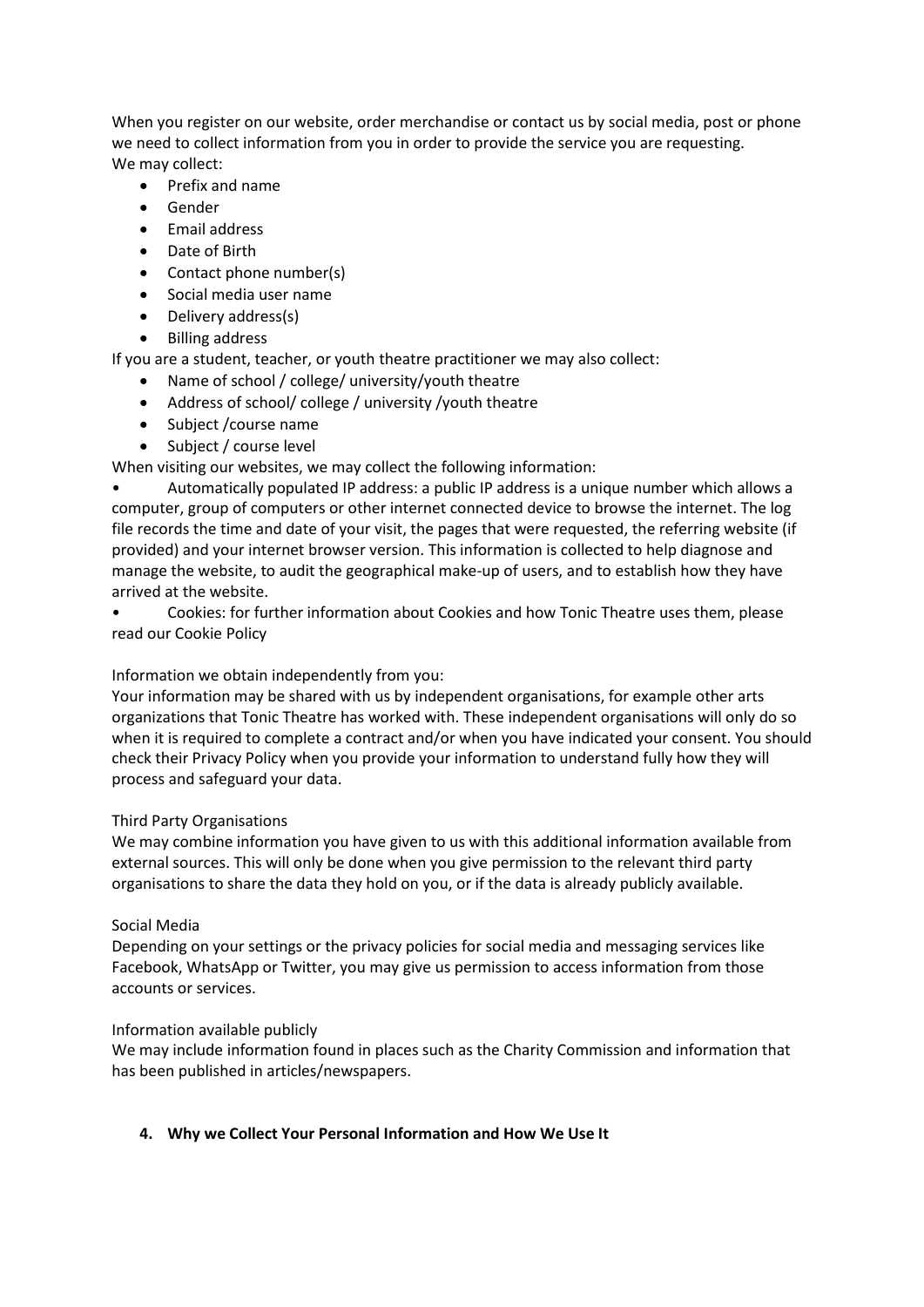The information we hold on you will be used in a number of ways. Here are the main ones: to provide a service you have requested, offer you a personalized experience and better understand the needs of people we interact with, inform you of events or updates you've asked for or contact you if we need to obtain or provide additional information.

Specifically, we use your information we collect in the following ways:

To carry out our business and to provide a service or carry out a contract with you:

- To fulfil event, workshop, donation and membership requests or provide important information about services.
- Provide the best possible customer services and to help us with internal administration.

Where we have your consent:

- Send you updates via email about what's on, offers and news or about supporting us.
- Use your feedback in funding applications or evaluations

Where we have justifiable reason (including legal obligation and legitimate interest):

- Learn about your interests and preferences so that we can contact you with information that is relevant to you.
- Help us target our marketing communications and adverts so that they're more relevant to you.
- Use your pseudonymised details to show you advertising on such Social Media platforms as Facebook and Instagram or via other third party advertising that may appear on other websites you use. The information shared with these platforms is pseudonymised to protect your personal data.
- Measure and understand how the people we interact respond to a variety of marketing activity so we can ensure our activity is well targeted, relevant and effective.
- Undertake consumer research: we may contact you to ask you to participate in consumer research either via an online or telephone survey or in person. You are under no obligation to participate in research and, should you provide any further information, Tonic Theatre will inform you how any further information will be used.
- Analyse and continually improve the services we offer.

## **5. How We Handle Your Information and Other Organizations**

Tonic Theatre will never share, sell, rent or trade your personal information to any third parties for marketing purposes without your prior consent.

Some of our service providers may have access to your data in order to perform services on our behalf – payment processing is a good example of this. We make sure anyone who provides a service for Tonic Theatre enters into an agreement with us and meets our standards for data security. They will not use your data for anything other than the clearly defined purpose relating to the service that they are providing.

We may share your details with:

• Service providers who work on behalf of Tonic Theatre for the performance of any contract we enter into with them or you, for example payment processing, printers and mailing houses, marketing agencies, database services, website hosting or email delivery services.

• Other organisations such as competition organisers if you choose to take part in such activities that need administration by third parties and you choose to opt in for contact from those organisations.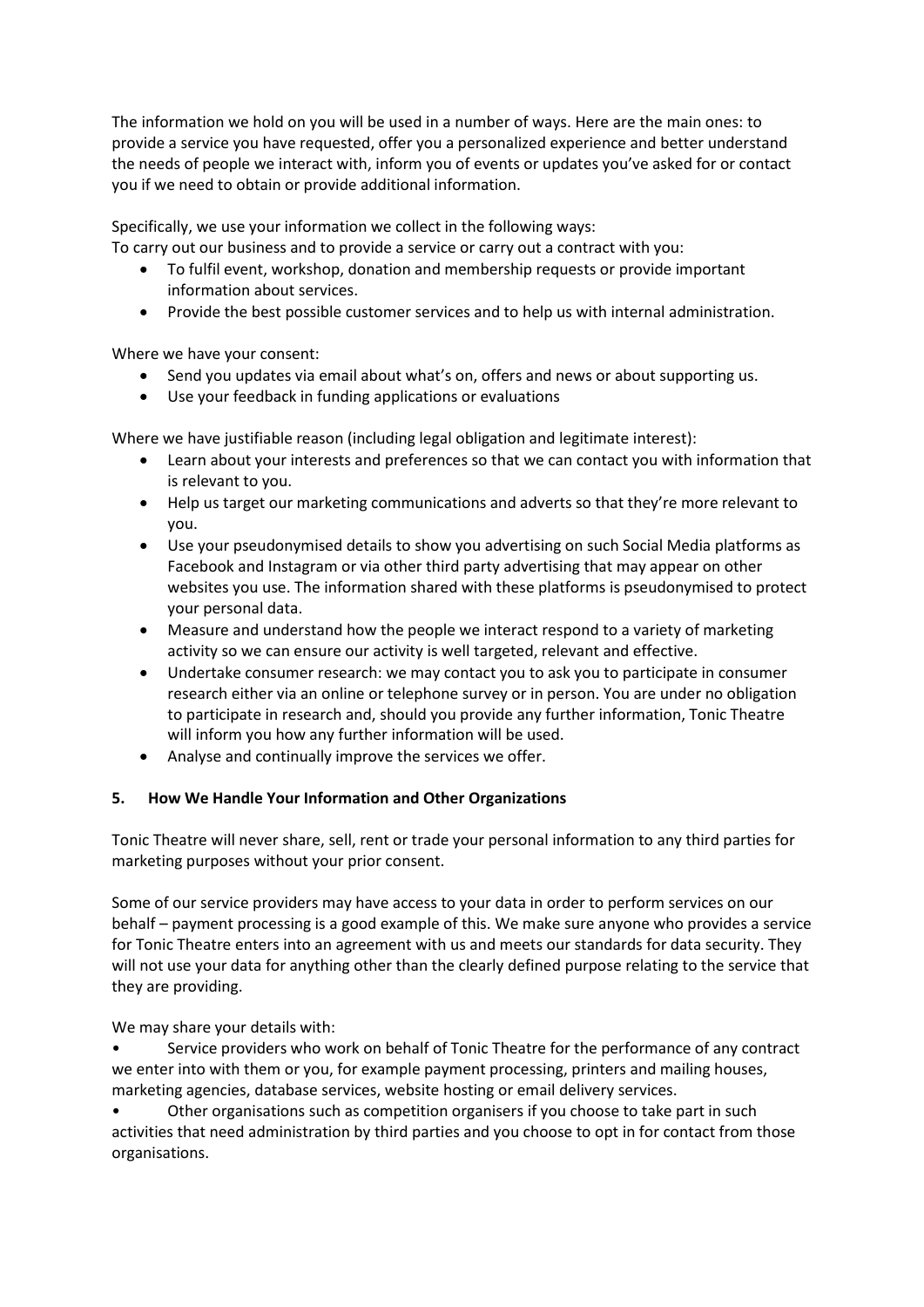• Third party advertisers (such as Facebook or Google) to help us identify people similar to those we interact with or to serve relevant adverts to you on third party websites. The information shared with these advertisers is pseudonymised to protect your personal data.

• Where required to do so, or when requested by the police or a regulatory or government authority investigating illegal activities.

Tonic Theatre is not responsible for the privacy notices and practices of other websites even if accessed using links from [www.tonictheatre.co.uk,](http://www.tonictheatre.co.uk/) www.tonictheatre-platform.co.uk or www.tonictheatre-advance.co.uk and recommends that you check the policy of each website you visit and contact its owner or Data Protection Manager if you have any concerns or questions.

Despite all our precautions, no data transmission over the internet is 100% secure. So, we cannot guarantee the security of any information which you disclose to us and so wish to draw your attention to the fact that you do so at your own risk.

# **6. How We Protect Your Data**

Tonic Theatre is committed to protecting the personal information you entrust to us. We adopt robust and appropriate technologies and policies, so the information we have about you is protected from unauthorised access and improper use.

We will ensure that your data is only retained for as long as is reasonably necessary depending on the purpose of the data.

As part of the services offered to you through Tonic Theatre's websites, the personal information you provide may be transferred to countries outside the European Economic Area (EEA). By way of example, this may happen if any of the computer servers used to host the website are located in a country outside of the EEA. If Tonic Theatre transfers your personal information outside of the EEA in this way, we will take steps to ensure that your privacy rights continue to be protected as outlined in this privacy notice.

Tonic Theatre may transfer your data to the USA to organizations such as Facebook, Google or MailChimp. The USA has weaker data protection laws than that of the EEA and therefore we will ensure that only organisations who are a part of the EU privacy shield initiative will handle your personal information. More details on this certification can be found at <www.privacyshield.gov/welcome>

We will keep your information only for as long as is reasonably necessary for the purposes set out in this privacy notice and to fulfil our legal obligations. We will not keep more information than we need. The retention period will vary according to the purpose, for example if purchasing a membership, we will typically keep your data for up to seven years from the date of your last transaction. For further information about how long we will keep your information, please contact the Data Protection Manager using the contact details outlined in this notice.

If you ask us to stop sending direct marketing communications to you, we will keep the minimum amount of information (e.g. name, address or email address) to ensure we adhere with such requests.

## **7. Your Choices**